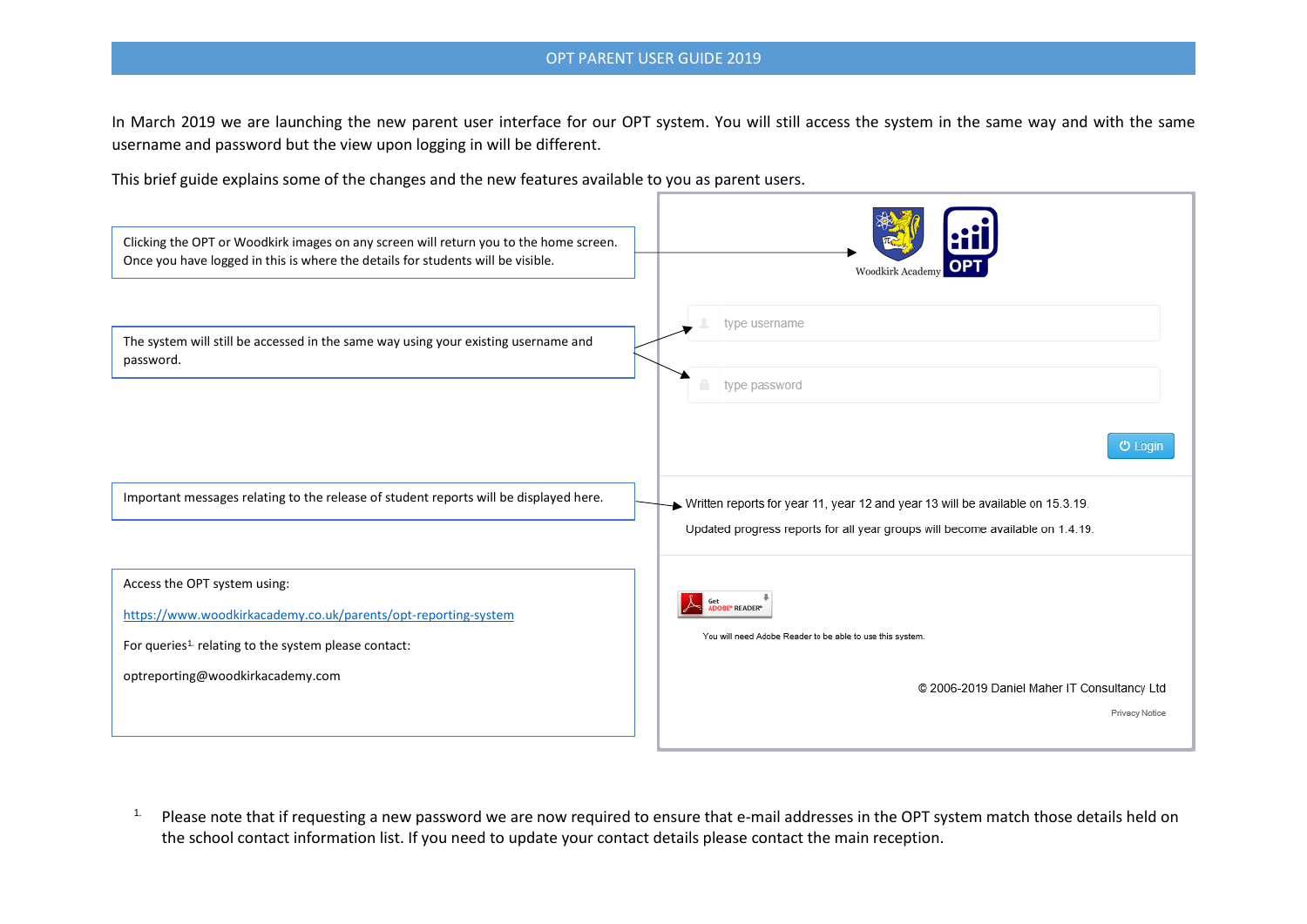## OPT PARENT USER GUIDE 2019

For students in year 7 through to year 11 the view will be as shown in the example below.